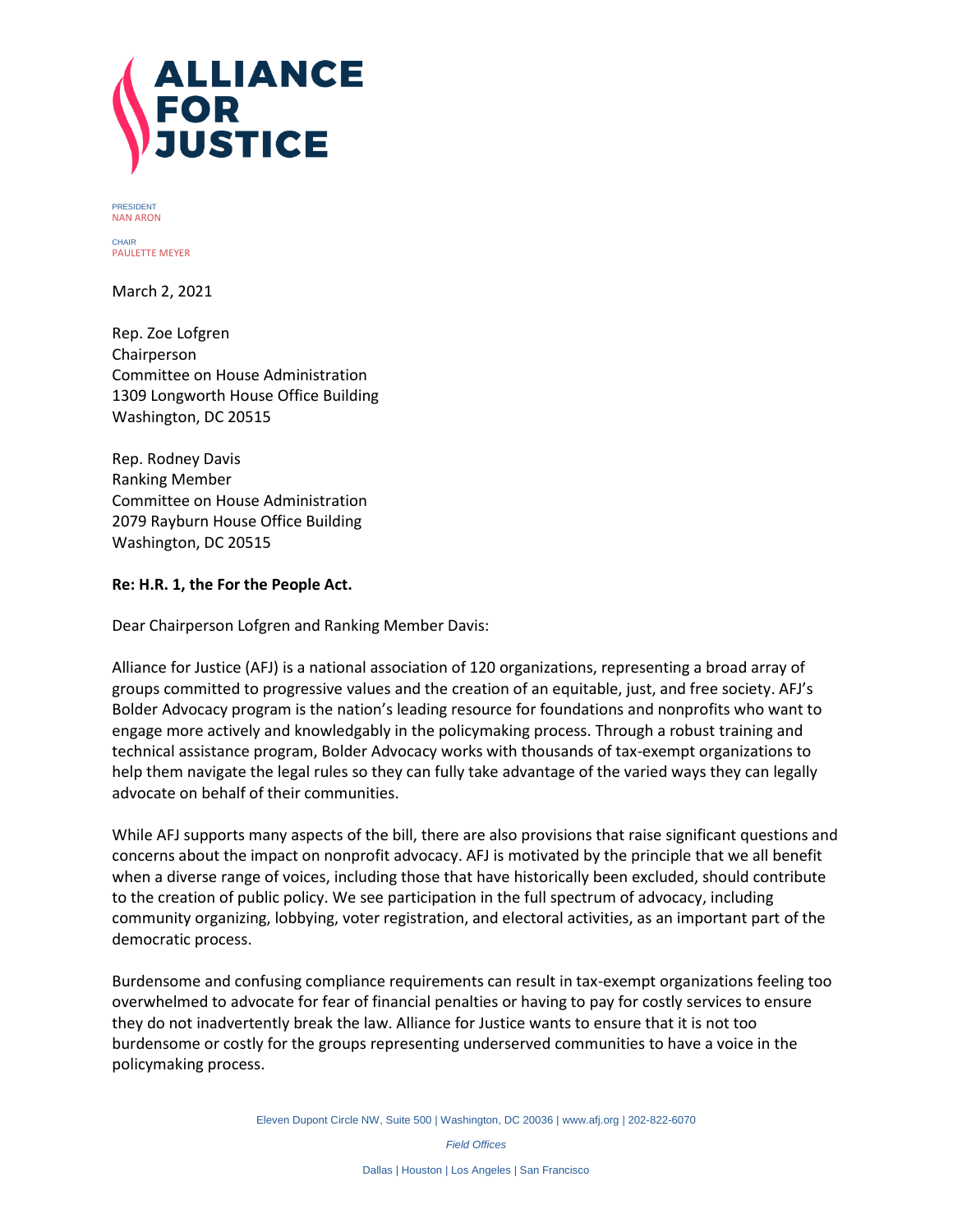Some portions of the legislation should be removed or narrowed to protect the first amendment rights of tax-exempt organizations, including  $501(c)(3)$ s and  $501(c)(4)$ s, are outlined below.

**Campaign-Related Disbursements**: The legislation creates a new category of regulated speech that will require increased disclosure of donors: **campaign-related disbursements (CRD).** A **CRD** is an independent expenditure; any public communication that refers to a candidate and which promotes, supports, attacks, or opposes a candidate for office (this is known as the "PASO" standard); an electioneering communication<sup>1</sup>; a federal judicial nomination communication; or a **covered transfer** made by a **covered organization**. The bill defines a **covered organization** as any corporation (other than a 501(c)(3)), an LLC, any tax-exempt organization that is not a 501(c)(3), a labor organization, a 527, or a super PAC. A **covered transfer** is any transfer of funds by a covered organization: to another person if the organization suggests the funds be used for a CRD (or making a transfer to another for making a CRD); in response to a request for a donation for a CRD; that engaged in discussions with the recipient of the transfer about making or paying for a CRD; or that made a CRD in an aggregate amount of \$50,000 or more in a two-year period or had reason to know that the recipient had done the same. See the attached flow charts for a more in-depth illustration of the definition of a CRD and its associated reporting requirements.

The definition of CRD is overly broad and redefines some issue advocacy and lobbying as campaignrelated if the speaker is a  $501(c)(4)$  or other covered organization, even when the advocacy has no relation to a candidate's election or defeat. It assumes that all advertising that references an elected official who is a candidate is intended to influence their campaign and that there are no legitimate advertising campaigns aimed at influencing an elected official's position. For example, an advertisement on CBS by a 501(c)(4) social welfare organization in Maine in October 2020 that said, "Tell Susan Collins to vote no on the confirmation of Amy Coney Barrett" would be considered a CRD even though the communication was not related to the senator's election or defeat. Because the definition of CRD includes advocacy that supports or opposes the confirmation of a federal judicial nominee, even an advertisement that said, "We should not be confirming a justice to a lifetime seat on the Supreme Court so close to a presidential election," would be subject to HR 1's expanded disclosure and reporting requirements.

Further, under the electioneering communications and the PASO standards proposed, "thank you" communications and other grassroots lobbying would also be considered a CRD. For example, a statement by the same 501(c)(4) thanking Representative Sarbanes for introducing this legislation during an election cycle (which is a two-year period) would be a CRD. Virtually all members of Congress would be considered candidates as FEC regulations deem anyone raising funds for their campaign as a candidate.

In these cases, the organization airing the advertisement would be required to comply with additional onerous disclosure requirements with the FEC – resulting in additional disclosure with the Federal Election Commission for issue advocacy.

 $\overline{\phantom{a}}$ 

 $<sup>1</sup>$  An electioneering communication is any broadcast, cable or satellite communication that refers to a clearly identified federal</sup> candidate, is publicly distributed within 30 days of a primary or 60 days of a general election and is targeted to the relevant electorate. Under H.R. 1, this definition would be expanded to also include digital communications.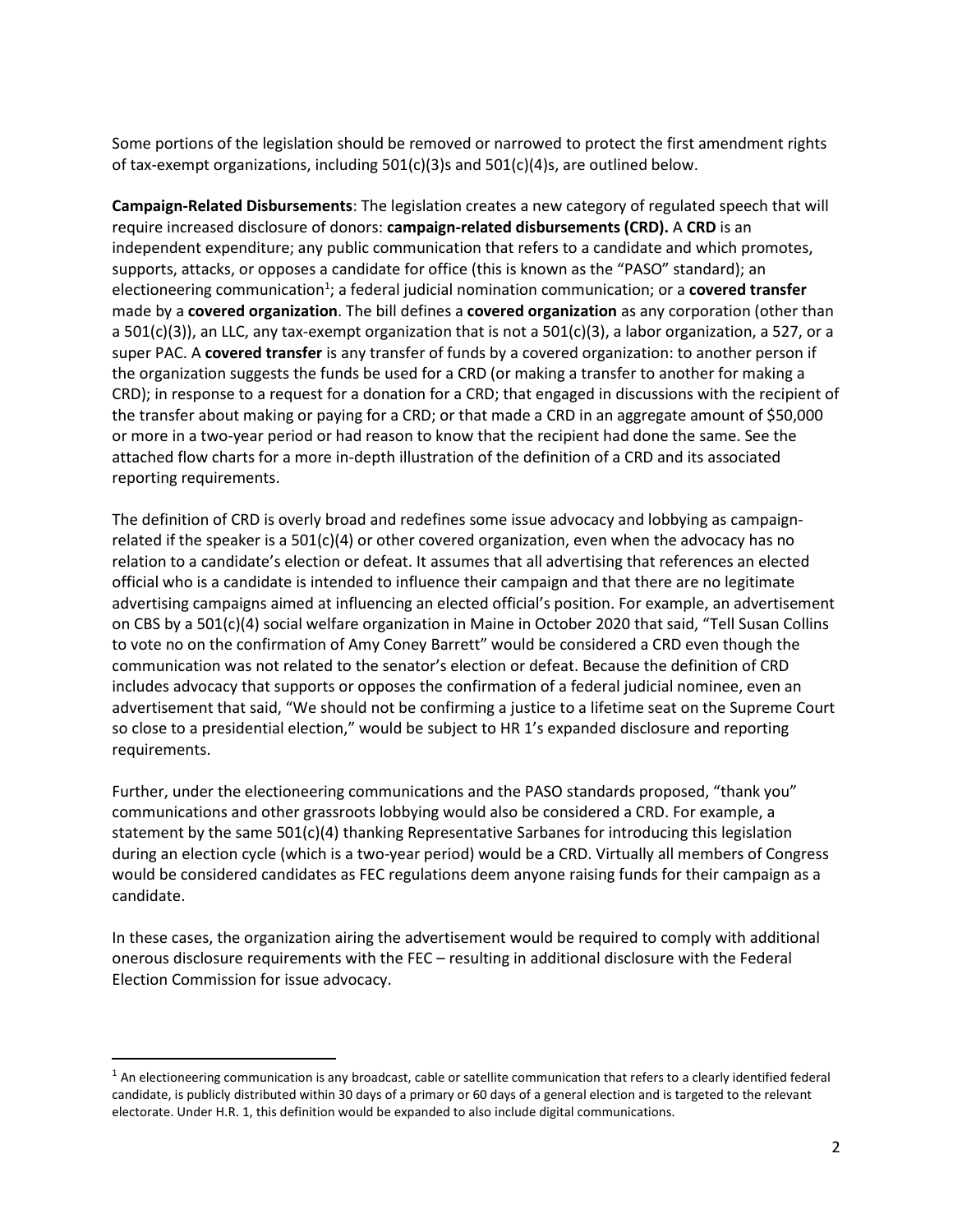Likewise, the definition of "covered transfer" is too broad. There are no limitations on the expression "engaged in discussions," so any discussion in the past could lead to a transfer of money being considered a covered transfer. The "knew or had reason to know" that the organization or entity receiving a covered transfer would make campaign-related disbursements of \$50,000 or more within a two-year time frame standard is also undefined. For example, consider a 501(c)(4) that contemplated running ads against Donald Trump in 2016, but that ultimately chose not to after discussions with a labor union. Any transfer of funds from the  $501(c)(4)$  to the labor union in perpetuity could be considered a covered transfer under H.R. 1 and could require disclosure with the FEC.

The bill contains a confusing provision that requires organizations that make CRDs to certify that their communication was not made in coordination with a candidate or political party. It is not at all clear what implications this has for covered organizations, particularly those with affiliated 501(c)(3)s that share staff and resources. If the principles of campaign finance apply, this could prohibit covered organizations from discussing messaging and advocacy plans with their elected representatives. The intent and scope of this provision should be clarified.

**Stand by Every Ad:** The bill contains additional "stand by your ad" provisions that will require organizations making CRDs to make additional reporting. Depending on the medium (visual or audio) of the CRD, up to the organization's top five funders may be disclosed to the general public. This is particularly problematic because of the expansive definition of a CRD.

A television advertisement by a  $501(c)(4)$  thanking Representative Sarbanes for introducing this legislation during an election cycle (which is a two-year period) would be a CRD and require the organization list its five largest donors on the ad (even those donors who do not agree with the content of the specific ad). This requirement could have the unintended consequence of giving wealthy donors even more control of advocacy messages as many individuals will be reluctant to have their names attached to messages they did not approve of prior to distribution.

501(c)(4) organizations, under law, must be primarily non-electoral and are created to promote the social good. Many 501(c)(4)s, such as the Sierra Club, the Human Rights Campaign, and AARP, are publicly supported, with thousands or even millions of individual members and supporters that work with these organizations to speak out in a collective voice. Other 501(c)(4)s are not large but are instead local grassroots organizations that want to create change for their communities. Accordingly, funds to a 501(c)(4) are predominantly used for non-electoral purposes. The risk of having their names publicized could result in donors being unwilling to give to such organizations or to give less to avoid being a top donor.

Our political process has grown increasingly volatile. As we all saw on January 6, 2021, there are people who are willing to go to violent extremes in pursuit of their political objectives. Heightened disclosure could put many donors at risk, particularly those that support organizations engaged in politically divisive issues. Although the bill does contain an exception, the standard to obtain it is likely to prove unworkable and time consuming. See the attached chart for an illustration of the Stand By Every Ad provision and its disclosure requirements.

**Revolving Door:** The legislation creates "revolving door" restrictions on executive branch employees moving into and out of federal employment. The expansion of who would be deemed a lobbyist in the earlier sections of the bill expands the number of policy people who would be impacted by the revolving door rules, limiting the ability of knowledgeable people to work for the government. For example, if the